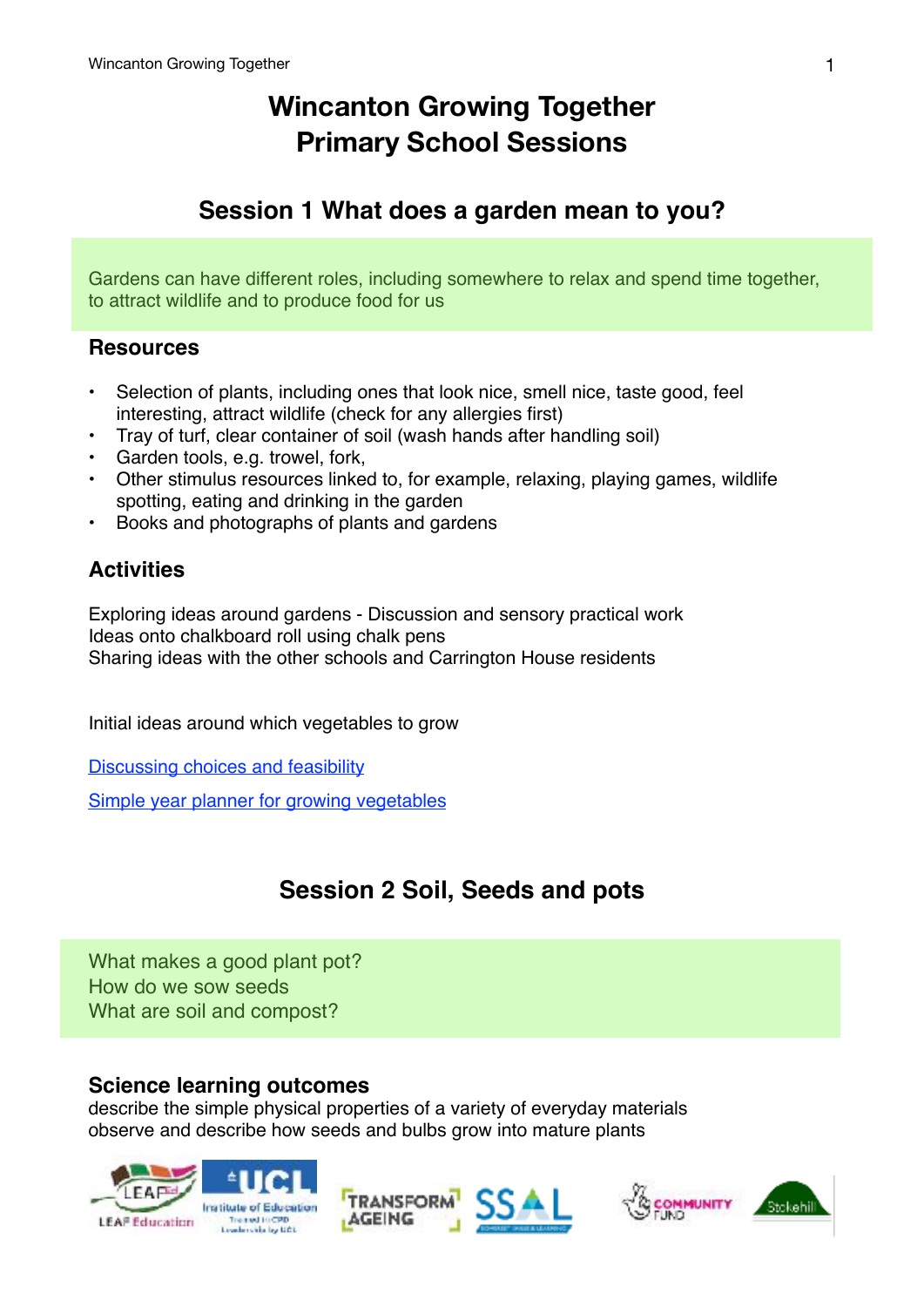find out and describe how plants need water, light and a suitable temperature to grow and stay healthy identify and compare the suitability of a variety of everyday materials, including wood, metal, plastic, glass, brick, rock, paper and cardboard for particular uses **Resources**

Seed tray (Grow Wild) Fibre pots (sunflowers) Compost and scoop Paper potters, cardboard tubes, newspaper, labels

# **Activities**

Making pots using potters / Explorify activity [https://explorify.wellcome.ac.uk/en/activities/](https://explorify.wellcome.ac.uk/en/activities/problem-solvers/unusual-plant-pots) [problem-solvers/unusual-plant-pots](https://explorify.wellcome.ac.uk/en/activities/problem-solvers/unusual-plant-pots) (need to register first) / using fibre pots / plastic pots

Sowing sunflower seeds in pots and wild flowers in trays / outdoors (What does a seed [need to grow?\) https://www.growwilduk.com/wildflowers/how-grow-wildflowers/planning/](https://www.growwilduk.com/wildflowers/how-grow-wildflowers/planning/using-my-seed-kit/school) [using-my-seed-kit/school](https://www.growwilduk.com/wildflowers/how-grow-wildflowers/planning/using-my-seed-kit/school)

Sharing what we have done

## **More activities**

#### **Soil and compost**

This activity considers what you already have and how you can improve it for growing crops.

[Introductory activity about soil as a limited resource](https://schoolgardening.rhs.org.uk/Resources/Activity/How-Much-Soil?returnUrl=/Resources/Find-a-resource?so=0&pi=10&ps=10&f=2,1:1,1:&page=2)

(This also touches on fractions, pie charts and percentages, so could be used for some numeracy enrichment)

#### **What is our soil like?**

**Science - Rocks** Activity where pupils find the soil type by kneading a sample of soil from the beds into a ball (gloves or hand washing afterwards - check soil first for sharps etc). They can use the **Flow diagram for soil type** 

Making soil profiles - with soil and also 'edible' version

**Why should we add compost and how do we make it?** 

Discussion about [Making great compost](https://schoolgardening.rhs.org.uk/Resources/Activity/Make-great-compost-game?returnUrl=/Resources/Find-a-resource?so=0&pi=10&ps=10&f=2,1:1,1:&page=2)

CSI soils





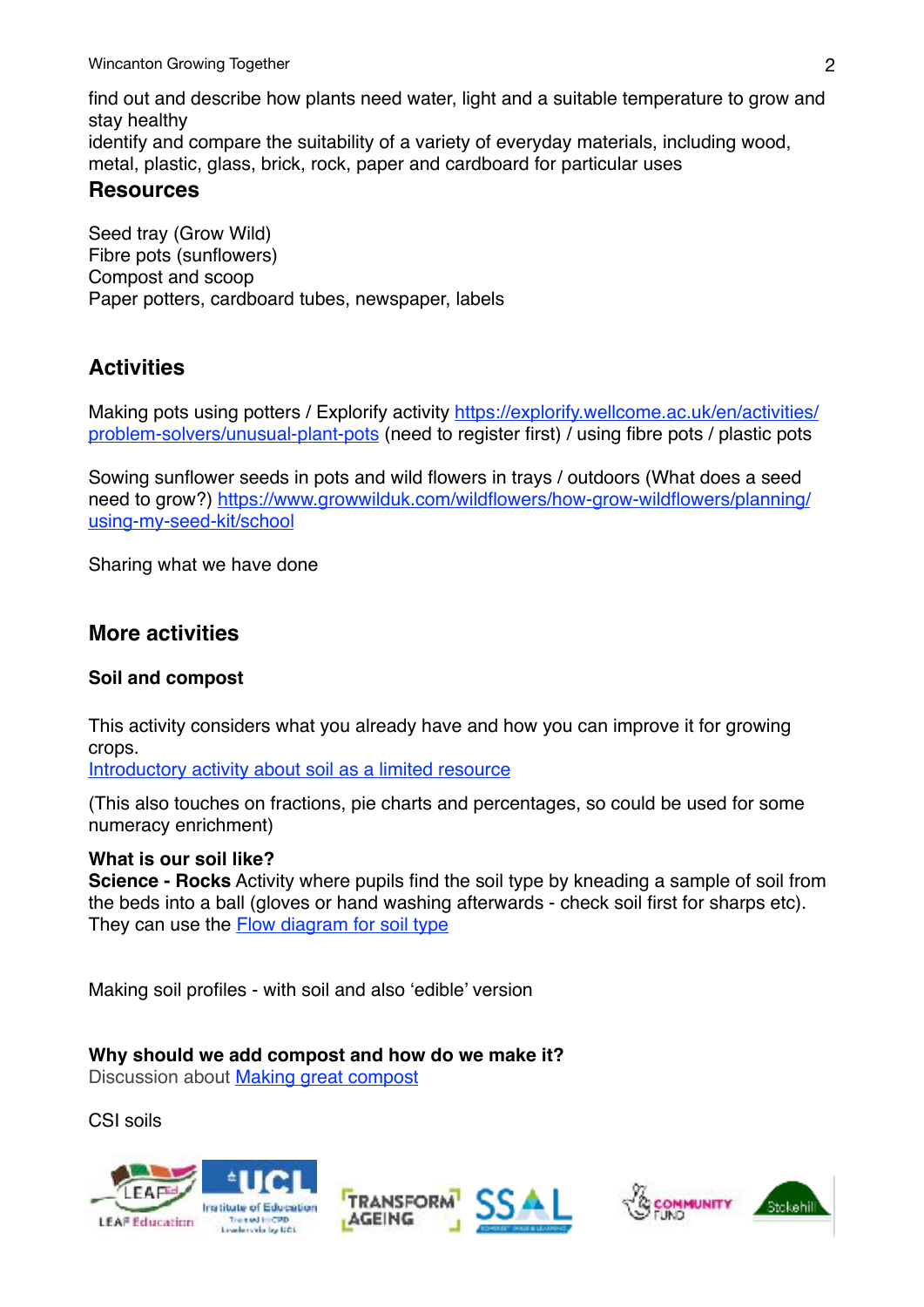# **Session 3 Edible garden What shall we grow ?**

How and why should we grow a range of edible plants?

### **Science learning outcomes**

identify and describe the basic structure of a variety of common flowering plants Potatoes and strawberries to show asexual reproduction

#### **Resources**

Seeds: Sweetcorn, courgette / squash / pumpkin, climbing beans, carrots, *chard*  Fibre pots Potatoes, GYOP kit Strawberry. Compost Labels

# **Activities**

#### **Exploring different edible plants:**

Parts of plants - which part do we eat? What is its role in the plant?

Seasonal, local foods, food miles

Seed sowing and labelling

Planting potatoes<https://growyourownpotatoes.org.uk/>

## **More activities**

How do different conditions affect plant growth?

Other GYOP activities

Making seed packets or labels

Garden in a glove.





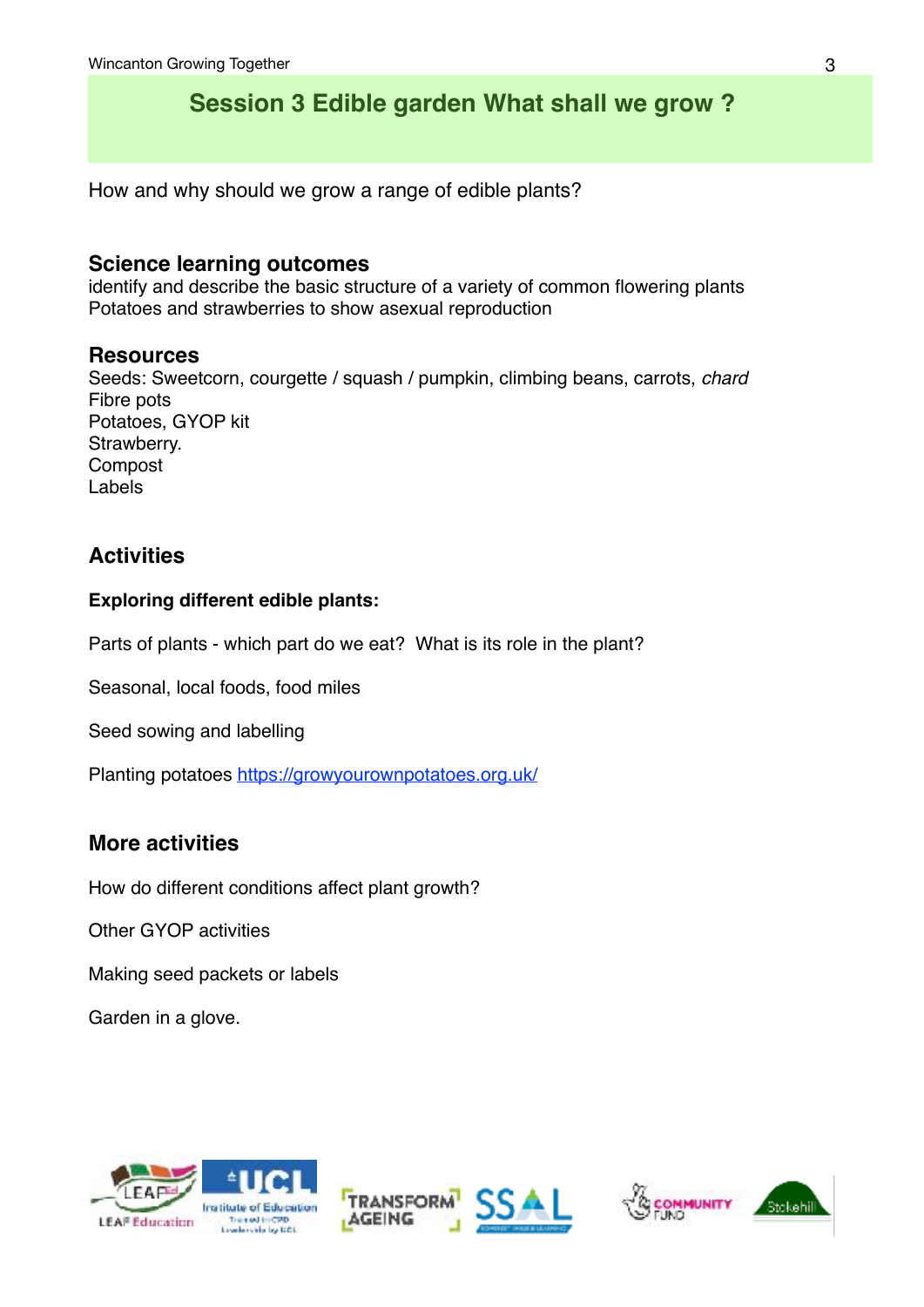## **Sowing instructions**

**Carrots** Sow thinly, 1cm deep in rows 30cm apart in April (indoors or outdoors) Thin seedlings to 2cm part when large enough to handle. Keep well water Ready to harvest12 weeks after sowing.

#### **Sweetcorn**

Sow individually, 2cm deep in pots of compost in April (indoors) Plant out from late May (after risk of frost) Grow in a block, with 40 cm between plants Ready to harvest late July.

#### **Dwarf beans**

Sow individually 4cm deep in pots of compost in April (indoors)

#### **Squash / courgettes / chard**

Sow individually, 2cm deep in pots of compost in April (indoors) Plant out from late May (after risk of frost) Ready to harvest July.

# **Session 4 Sensory Garden What shall we grow ?**

How do different plants appeal to our different senses and how do we use these plants?

#### **Resources**

Plants: Chives, Lavender, Mint, Seeds: Calendula (pot marigold) or nasturtium, Helichrysum (Straw flower) Wooden labels Seed trays Compost

#### **Activities**

Explore Let nature Feed Your Senses poster

Investigation of the five plants - which senses do they appeal to?

Which part of each plant do we eat?





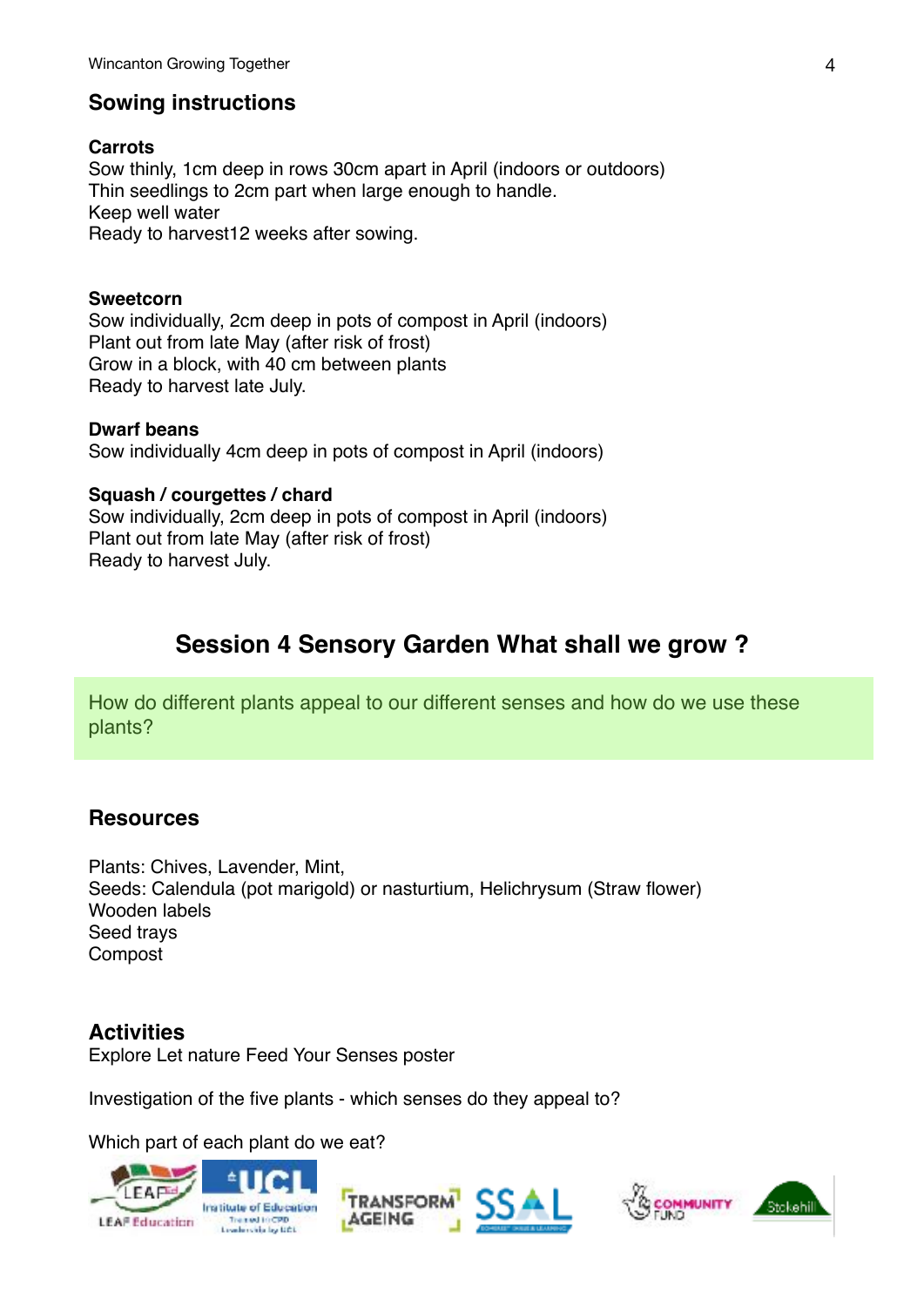Wincanton Growing Together 5 and the state of the state of the state of the state of the state of the state of the state of the state of the state of the state of the state of the state of the state of the state of the sta

Sow the seeds

Make labels for the plants

<https://schoolgardening.rhs.org.uk/resources/info-sheet/plants-for-a-sensory-garden>

### **Growing for the senses**

**Smell** Lavender, Mint, *Sweet peas* **Sound** Helichrysum (Straw flower) *Nigella* **Touch** Stachys (Lamb's Ears) **Taste** Chives Strawberry *Salad* **Sight** Calendula (Pot marigold) or Nasturtium

# **Session 5 Wildlife Garden: What shall we grow ?**

Why might we want to create a wildlife garden? What plants should we include?

## **Science learning outcomes**

recognise that living things can be grouped in a variety of ways explore and use classification keys to help group, identify and name a variety of living things in their local and wider environment recognise that environments can change and that this can sometimes pose dangers to living things construct and interpret a variety of food chains, identifying producers, predators and prey

#### **Resources**

Trowel and fork

# **Activities**

Planting out Grow Wild and Calendula or nasturtium seeds

Use images (or direct observation outside) of wild flowers and other wildlife to classify and make food chains

Measure the growth of the sunflowers

[Make a bug home](https://schoolgardening.rhs.org.uk/Resources/Activity/Make-a-simple-bug-or-ladybird-home?returnUrl=/Resources/Find-a-resource?so=0&pi=10&ps=10&f=2,8:1,1:&page=2)

[Making a nestbox](https://www.rspb.org.uk/Images/Nestbox%20pdf_tcm9-173857.pdf)

[Wildlife Trust info on encouraging bats](http://www.wildaboutgardensweek.org.uk/Downloads/wag-stars-of-the-night.pdf)